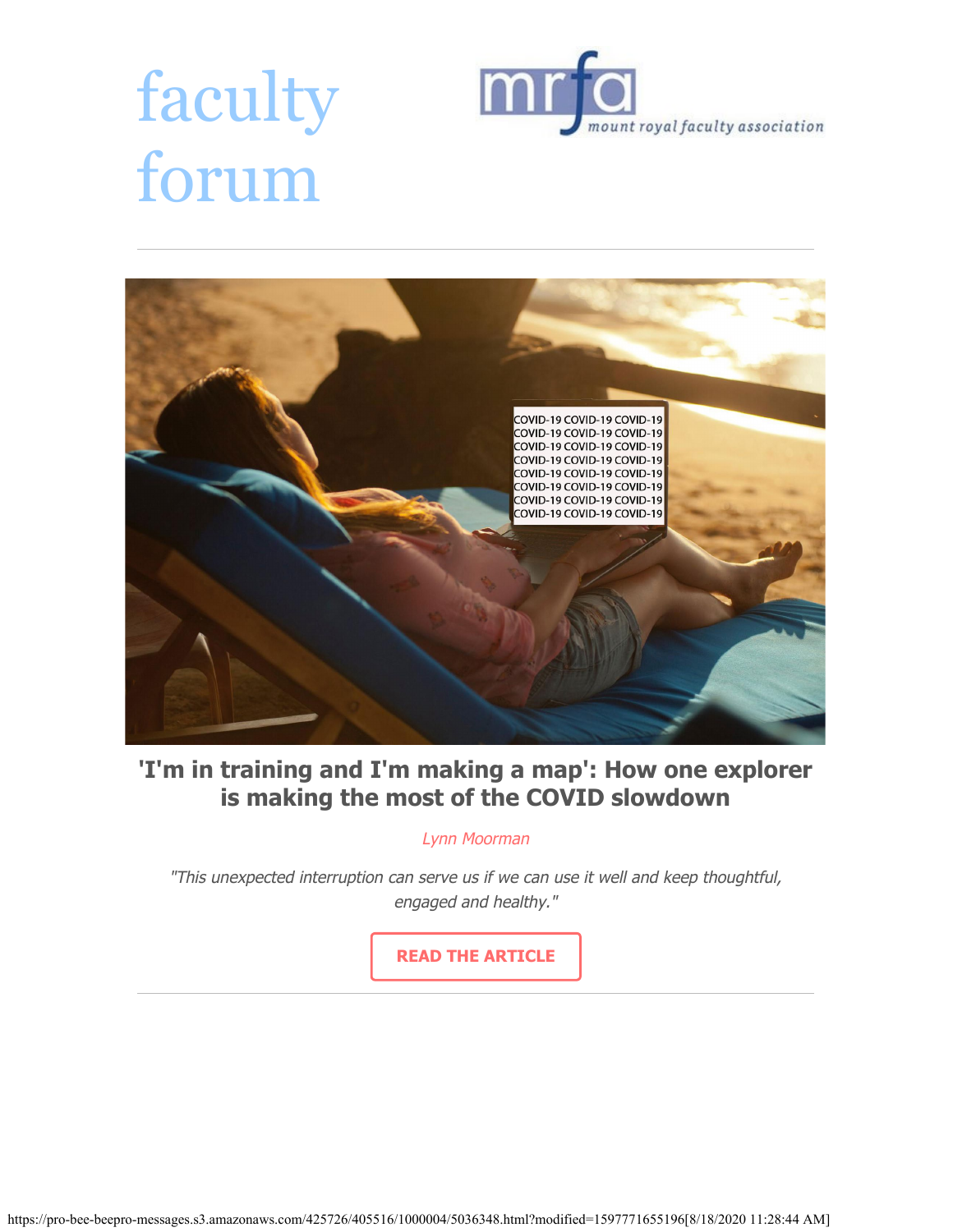

# **Financial preparedness for a possible work disruption**

#### **MRFA**

"You could think about your financial preparedness for strike or lockout as being akin to paying insurance premiums. Unlike insurance premiums, however, if no disruption ever occurs, the money is all yours!"

**[READ THIS ARTICLE](https://mrfa.net/ants-not-grasshoppers-planning-ahead-for-work-disruption/)**





**COVID-19 has disrupted our comfortable academic rhythm** Kristene Coller

**How to make the most of your academic summer: A coaching Q&A** Leslie Kern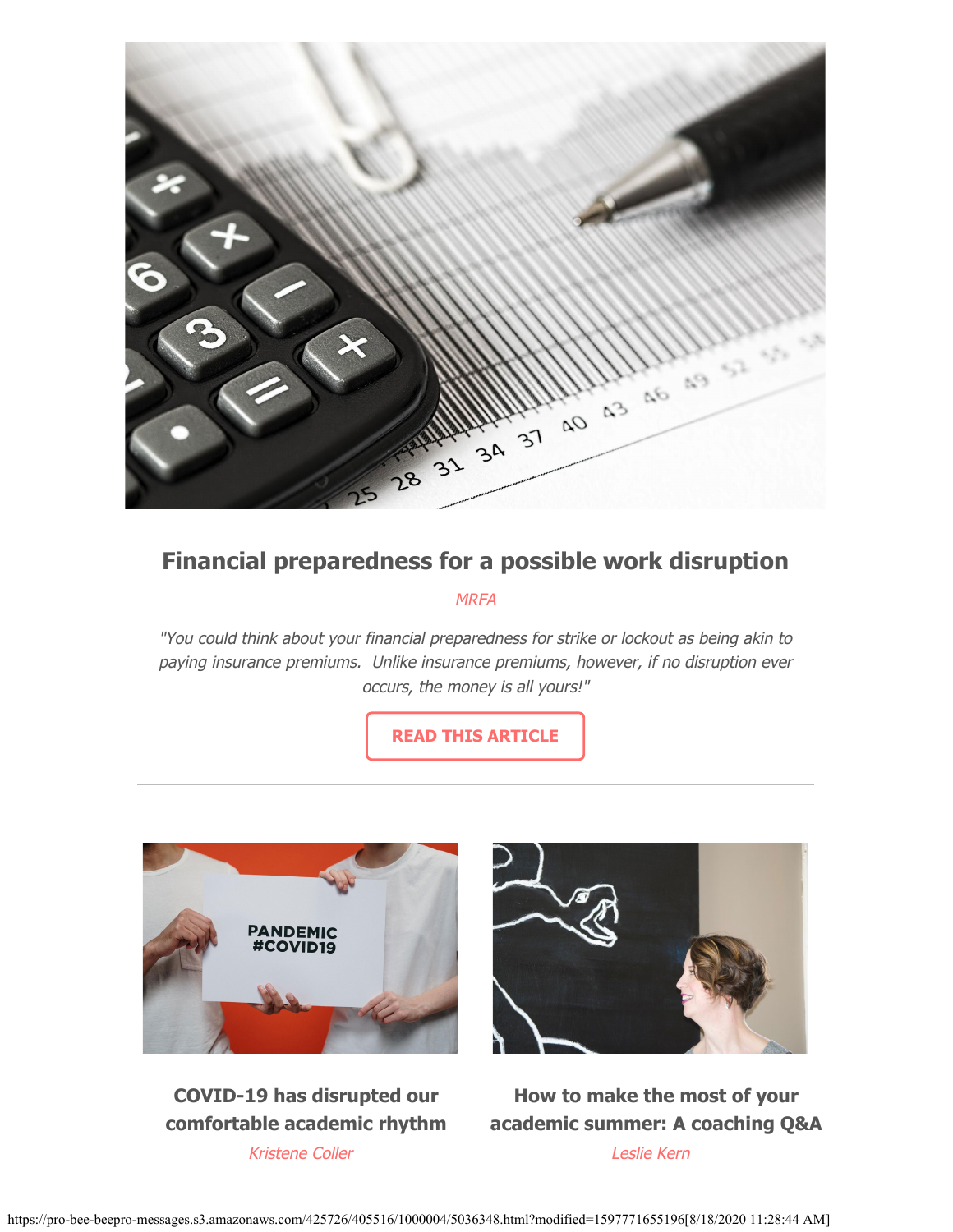"This summer I won't need to worry about lining up guest lecturers or coordinating exam invigilators so that I can attend and present at conferences that are important to my continued career development (although I would much prefer that challenge to the situation we are currently facing). "

**[READ THE ARTICLE](https://mrfa.net/academic-rhythm/)**

"...there are unintended consequences whenever a government decides postsecondary performance is something that can be distilled on a spreadsheet, or that the value of a university education is in its contribution to the workforce, to the future earnings of its grads. "

#### **[READ THE ARTICLE](https://mrfa.net/making-the-most-of-the-academic-summer-a-coachs-view/)**



## **How the coronavirus crisis could affect Canadian student finances**

#### Alex Usher, HESA

"The obvious answer is that it's going to be very tough: the shut-down specifically targets the sectors that students rely on for jobs: tourism, restaurants/bars, and other service industries. "

**[READ THIS ARTICLE](http://higheredstrategy.com/coronavirus-10-student-support/)**



### **Welcome to your hastily prepared online college course**

Ryan Weber, McSweeney's

"Due to concerns about COVID-19, our university recently gave me three hours to move our entire class online for the next three to sixteen weeks. I am providing these instructions for a seamless, uninterrupted course experience."

**[READ THIS ARTICLE](https://www.mcsweeneys.net/articles/welcome-to-your-hastily-prepared-online-college-course)**

# **MRFA Quiz**

Here's what we heard in last edition's quiz: